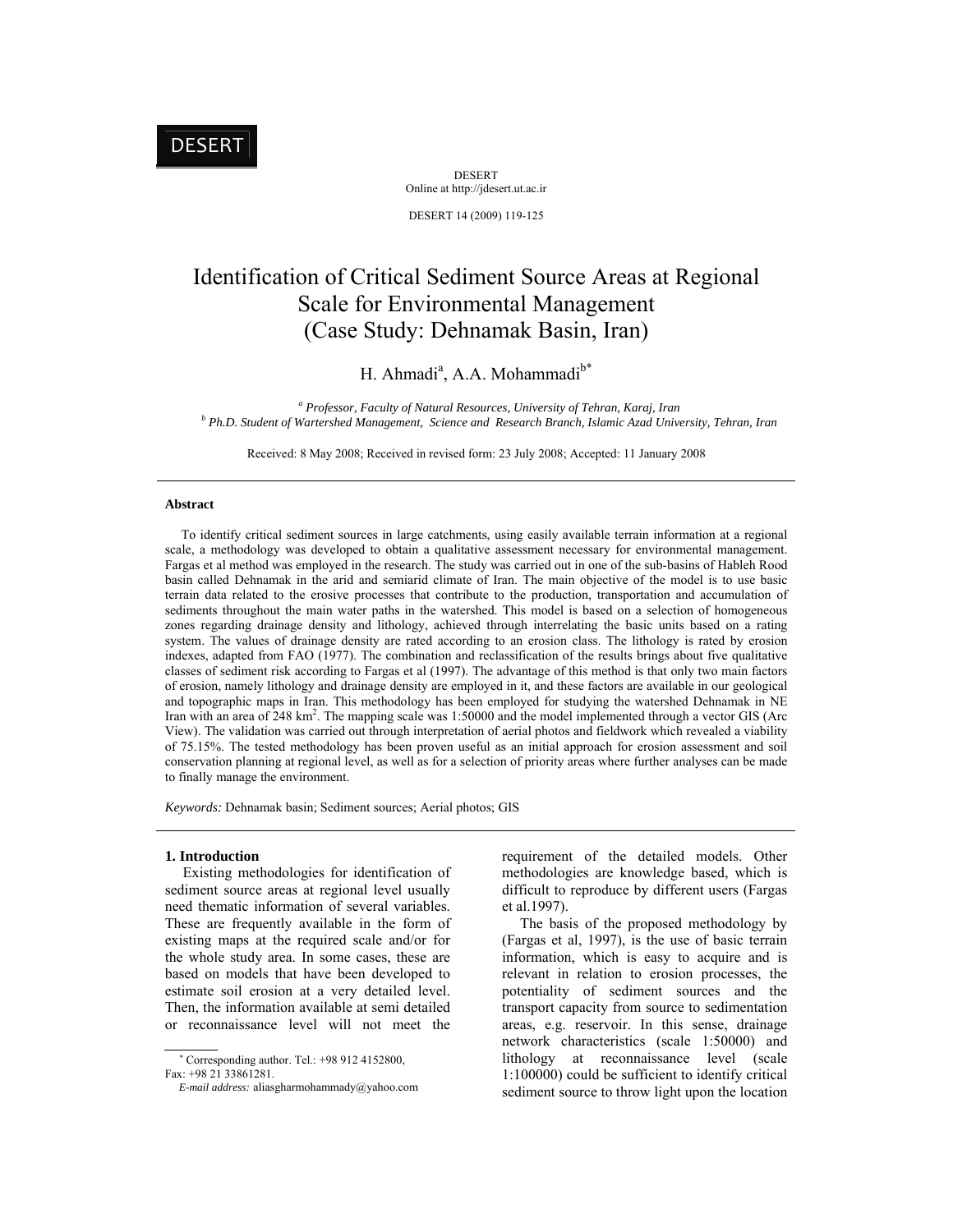of new reservoirs, to assess the environmental impact and or to determine priority areas of actuation in soil conservation projects. The model is implemented in a Geographical Information System environment and easy to be applied by users (Fargas et al; 1997). Fargas et al (1997), invented this method, tested and validated it for the watershed of the Joaquin Costa reservoir in NE Spain with an area of 1500 km2 . The validation was carried out by means of photo-interpretation and field work, which gave a viability of 78.5%. These zones are mainly coincident with the areas where important erosion processes have been detected and mapped by means of aerial photos interpretation as well as by field survey.

## **2. Materials & Methods**

## *2.1. Description of the study area*

 Dehnamak basin is one of the sub basins of the Hableh Rood basin, Semnan province (Fig.1) located in the north of Dehnamak village in  $52^{\degree}$  42<sup>'</sup> 36<sup>"</sup> to  $52^{\degree}$  48<sup>'</sup> East longitudinal and  $35^{\degree}$  $15'$   $13''$  to  $35°$   $32'$   $33''$  North latitude with an area of 243.25 km<sup>2</sup>. Main precipitation in the studied area is related to Mediterranean circulation that influences the area from west in autumn through spring. Since the upper land of the watershed is located on the southern slopes of central Alborz,

arid and semiarid climate is predominant. The south of the watershed is adjacent to desert and so is influenced by desert climatic conditions. Eocene rocks have been extended to form the oldest alluvials in this area. To the east, west and north, 35° 30′ latitude, old rocks are seen as outcrops. Finally, in the studied area, (due to development of tertiary rocks) no older sediments can be seen. So no lithological variations can be observed. Totally ingenuous, evaporated and low pyroclastic content rocks related to Oligocene-Miocene (lower red and Qom and upper red formations) have been developed in this area (Fig.2). Different patterns can be observed, the main of which is dendritic and the other central pattern (Fig.3). The geological information and their drainage density are shown in Table 3. Geomorphologic, vegetation-covered pediment with flat areas and mountain-surrounded plains with gully erosion have a maximum percentage area of 59.77%.

## *2.2. Methods*

The objectives of this model are:

a) Qualitative estimation of the sediment emission risk;

b) Identification of areas of different risks

c) Formulation of an empirical prediction model for sediment emission risk (Fargas et al.1997).



Fig. 1. Geographical location of Dehnamak basin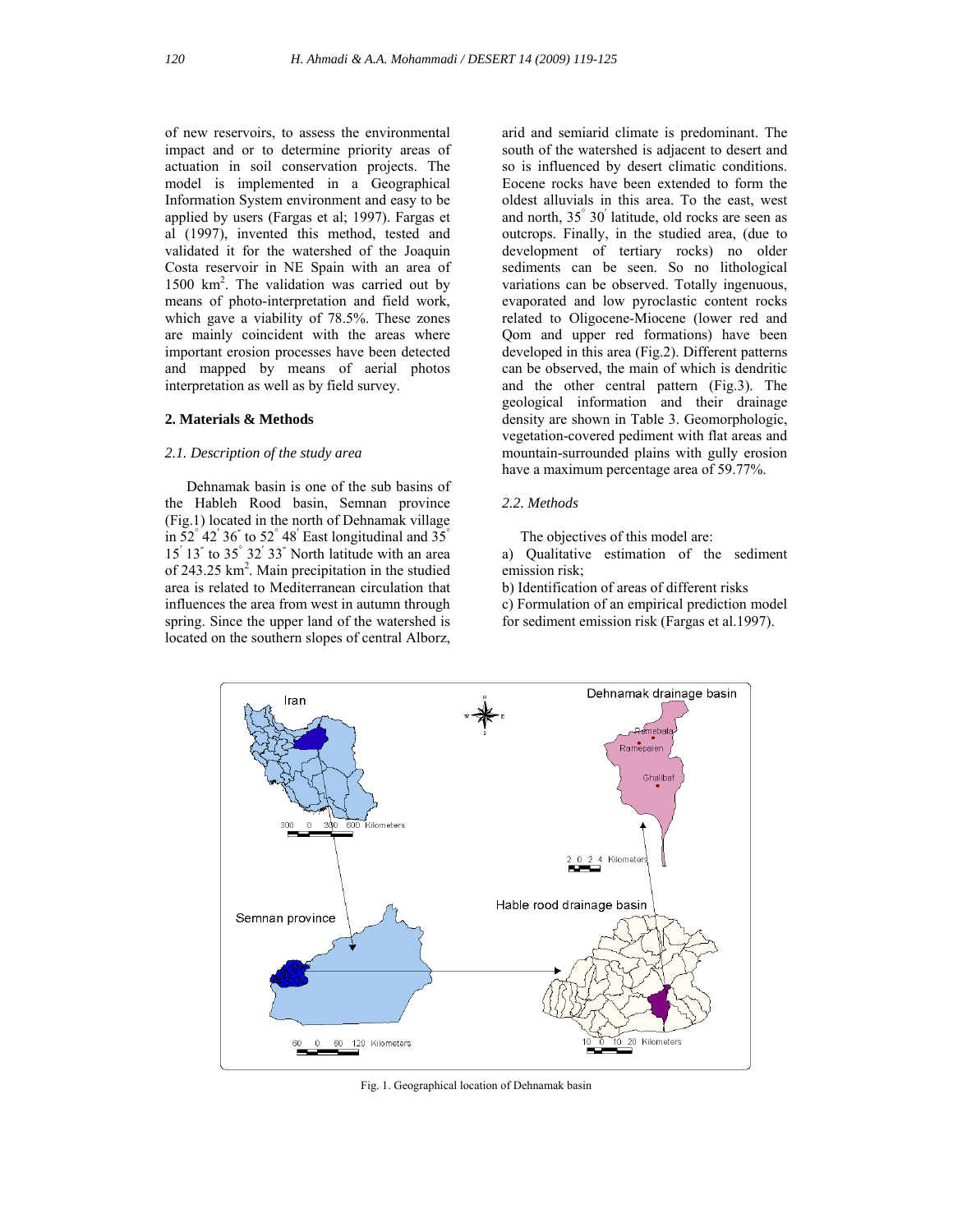

Fig. 2. Geology map of study area



Fig. 3. Drainage network of the study area

 One of the principal problems for the application of present erosion prediction models, at detailed as well as at regional scale, is the lack of terrain information on specific factors like soil, vegetation and clime (specially in mountainous environments). Nevertheless, there are topographic information that include contour lines and hydrographic, as well as geologic maps from which lithological information can be derived. From hydrographic and lithological information it is possible to study the problem of sediment source areas, prediction at a reconnaissance level. However, the prediction would have been accurate if the model had taken into account other variables like vegetation, relief characteristics (slope, orientation, concavity-convexity, relief amplitude, etc) (Fargas et al.1997).

 The interaction between the degree of slope and length are related in the drainage density formula of Horton (1945), which measures the degree of dissection of catchments indicating the superficial runoff that is produced, this being a measure of the network transport capacity. It is also necessary to study the different aspects of an area, as well as their being lithological related with the resistance of materials to erosion and the infiltration capacity, factors that control runoff generation (Del Val, 1989). There are different indexes to measurement of soil erodibility, one of which directly relates erodibility with the lithology of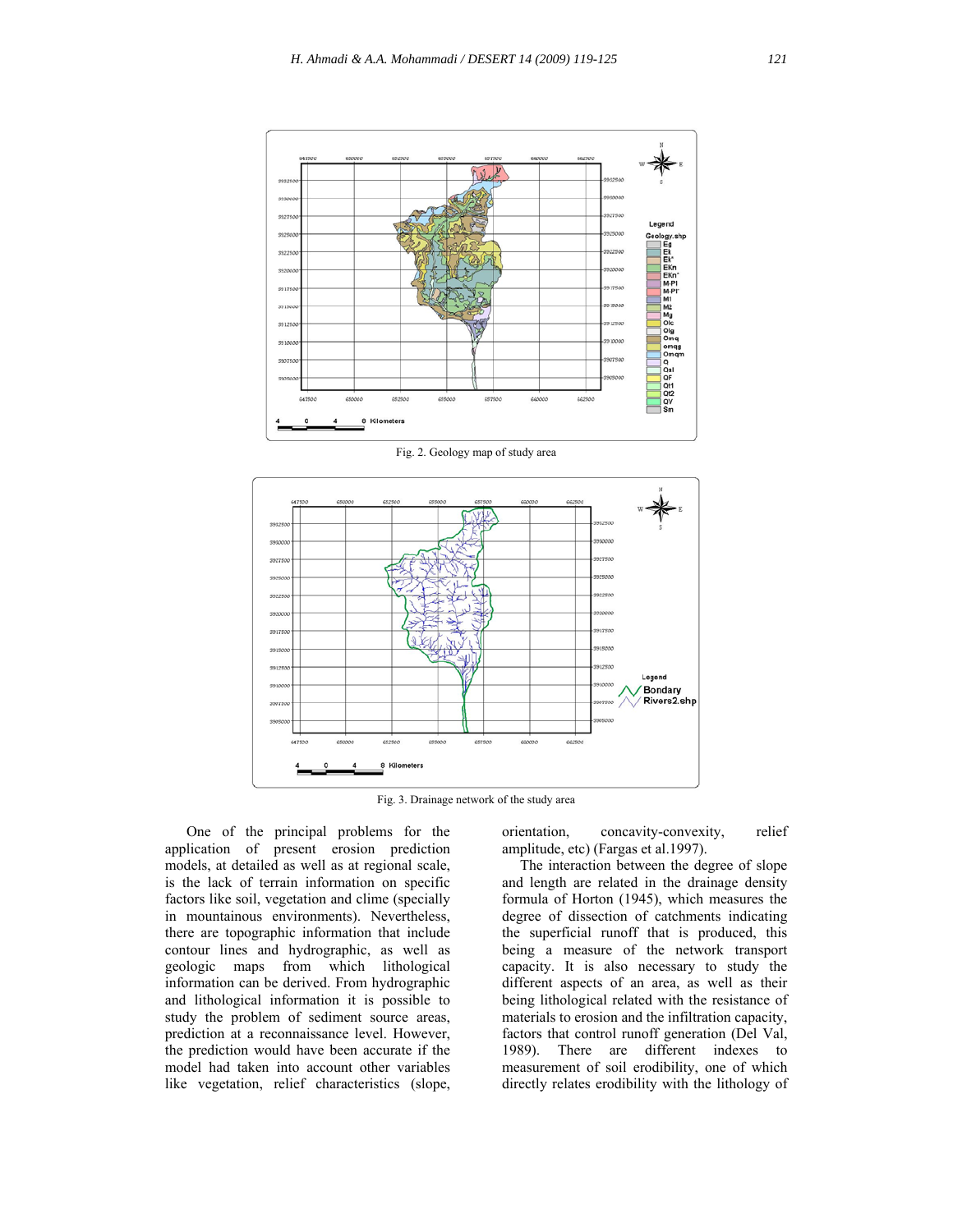the material (FAO, 1977 in Mopt, 1992). Since runoff is dependent upon soil infiltration capacity and on morphological terrain characteristics, the terrain can be classified in hydromorphological units as based on factors like slope shape and degree of dissection (Verstappen, 1983).

 According to these concepts, the tested model is based on the delineation of homogeneous units with respect to drainage density and lithology. An erosion class can be attached to an elementary catchment depending on its drainage density (Stroosnijder & Eppink, 1993; Table1).

Table 1. Erosion classes on the basis of drainage density (Bucko&Mazurova, 1958; in Stroosnijder&Eppink, 1993)

| Class | Erosion degree | Drainage density $km/km^2$ | Rating value |
|-------|----------------|----------------------------|--------------|
|       | Slight         | ≤0. I                      |              |
|       | Moderate       | $0.1 - 0.5$                |              |
|       | High           | $0.5 - 51.0$               |              |
|       | Severe         | $1.0 - 2.0$                |              |
|       | Very severe    | $\gt = 2$                  | ΙU           |

 These erosion classes do not reflect the resistance of material to erosion, and therefore a combination of this information with lithology would be necessary. Then, at a reconnaissance level, a basic spatial unit of association, where a sediment emission risk class made out of an overlay between elementary catchments (with their erosion class based on the drainage density, Martines Casanovas, 1994) and

lithological units (with information about their resistance to erosion) would be considered in the model. The value of the coefficient to determine the sediment emission risk class, for each lithologic unit, is obtained multiplying the erosion class according the drainage density and the weighting factor of the lithology according to the resistance of material (Table 2).

Table 2. Resistance of material to erosion (Adapted from FAO, 1977; in MOPT, 1992)

|                          | Rock type                | Resistance index |
|--------------------------|--------------------------|------------------|
|                          | Basic rocks              | $0 - 2$          |
|                          | Acid rocks               | $0 - 5$          |
| Hard rocks               | Metamorphic rocks        | $2 - 4$          |
|                          | Consolidated sandstone   | $4 - 5$          |
|                          | Friable calcareous rocks | $3 - 4$          |
|                          | <b>Dolomites</b>         | $3 - 5$          |
| Soft rocks               | Very friable shale rocks | $7 - 8$          |
|                          | Plastics rocks           | $6 - 7$          |
|                          | Marls and clays          | $8-10$           |
|                          | Gypsum                   | $9-10$           |
| Old alluvial deposits    |                          | $4 - 8$          |
| Recent alluvial deposits |                          | $7-9$            |

 A complete process to obtain this map can be easily implemented in a vector-based GIS like Arc/View. It requires a database containing the basic spatial information needed by the model (Fargas et al, 1997).

## **3. Results**

 Table 3 contains the information, needed to apply the developed methodology in Dehnamak drainage basin are.

 The proposed model by Fargas et al. (1997), was tested for Dehnamak catchment (NE Iran), with a surface area of the  $248 \text{ km}^2$  and the risk class obtained through a reclassification of the coefficient values as according to the classes appearing in Table 4 (Fargas et al; 1997).

 The methodology was applied to Dehnamak drainage basin. Fig. 4 shows the drainage network as overlaid on the lithological information related to the catchment. From this information and according to the Fargas et al. model, a sediment emission risk map of the Dehnamak drainage basin was obtained (Fig.5).

 An approximately 85.15% of the area shows high risk of sediment emission. The global viability of the prediction model, estimated from the coincidence with the exiting erosion processes can be considered as acceptable, taking into account the basic information provided (Fargas et al, 1997).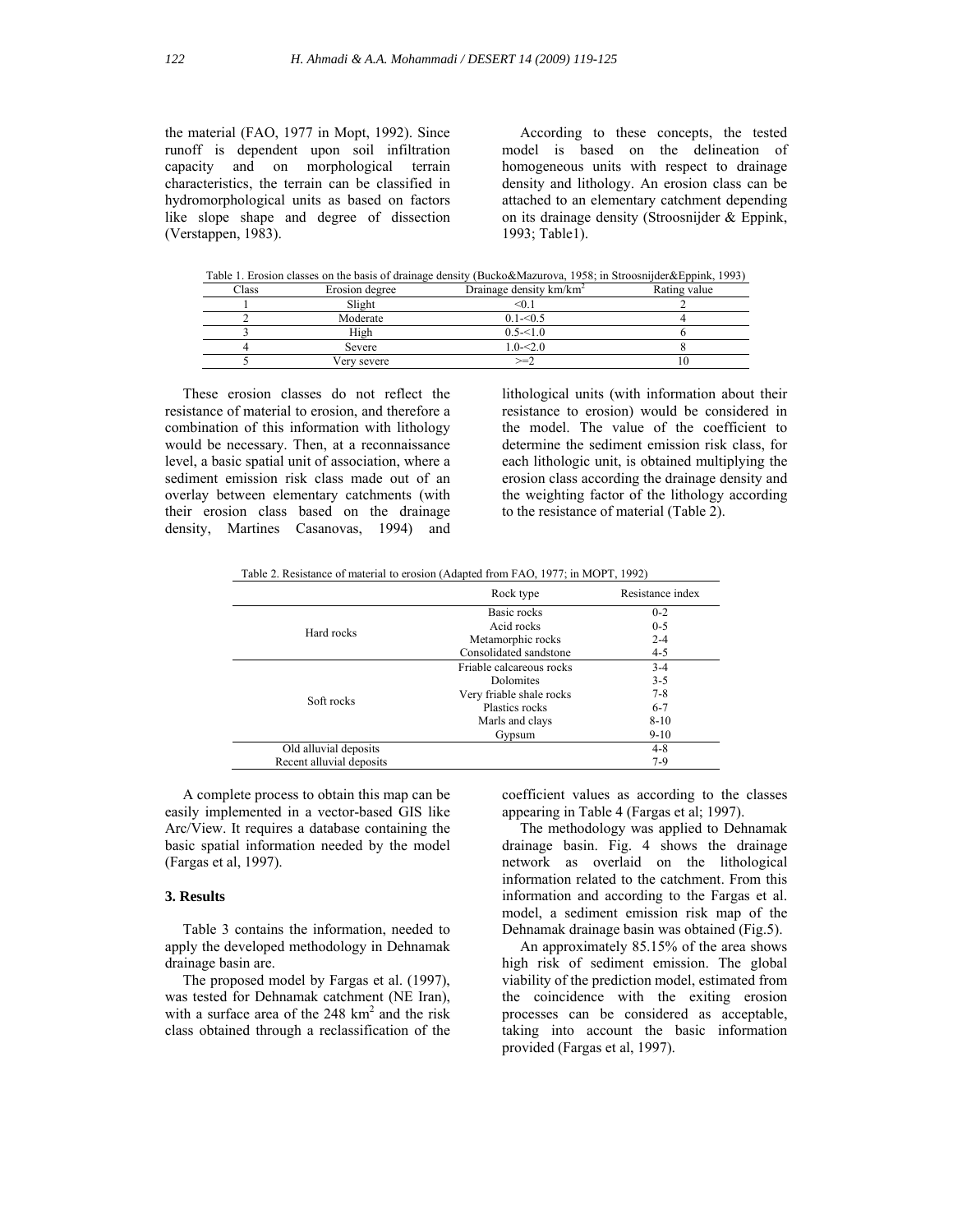| Symbol           |                                                                                        |          | Stream length | Drainage density   |
|------------------|----------------------------------------------------------------------------------------|----------|---------------|--------------------|
| on Map           | Lithological Formation                                                                 | $(km^2)$ | (km)          | km/km <sup>2</sup> |
| Eg               | Gypsum                                                                                 | 0.82     | 12.75         | 15.54              |
| Ek               | Marl, Lime                                                                             | 48.366   | 209.329       | 4.32               |
| $Ek^*$           | Marl, Degradated Lime                                                                  | 1.163    | 6.578         | 5.65               |
| Ekn              | Marl, Lime, Gypsum                                                                     | 86.212   | 278.988       | 3.23               |
| Ekn <sup>*</sup> | Marl, Lime, Degradated Gypsum                                                          | 0.046    | 4.85          | 105.43             |
| M-pl             | Conglomerate with layers of sandstone and gray demarestone<br>(Mio-Miocene)            | 2.502    | 2.85          | 1.139              |
| $M$ -pl $^*$     | Conglomerate with layers of sandstone and degradated gray<br>demarestone (Mio-Miocene) | 520.126  | 36.84         | 0.0708             |
| $M_1$            | Marl, Red gypsum                                                                       | 120.336  | 64.134        | 0.5329             |
| M <sub>2</sub>   | Sandstone, Red conglomerated sandstone, Conglomerate                                   | 23.1449  | 3.484         | 0.15               |
| Mg               | gypsum, Marl                                                                           | 25.098   | 12.039        | 0.48               |
| Ocl              | Conglomerate, sandstone                                                                | 22.271   | 123.266       | 5.53               |
| Olg              | Gypsum, Limited marl                                                                   | 0.423    | 4.453         | 10.527             |
| Omq              | Lime, Marl with limited layers of gypsum                                               | 171.496  | 242.482       | 1.414              |
| Omqg             | Marl, Gypsum                                                                           | 89.621   | 129.815       | 1.44               |
| Omqm             | Marly lime, Marl                                                                       | 841.296  | 71.246        | 0.084              |
| $\Omega$         | Alluvium and sediment                                                                  | 233.919  | 92.76         | 0.39               |
| Qal              | Bed of river alluvial, Abrupt flood deposit                                            | 8.396    | 121.37        | 14.45              |
| Qf               | Alluvial fan                                                                           | 0.718    | 17.866        | 24.85              |
| $Qt_1$           | Old alluvial fan                                                                       | 2.677    | 13.548        | 5.06               |
| Qt <sub>2</sub>  | Young alluvial fan                                                                     | 0.117    | 1.273         | 10.88              |
| Qv               | Debris                                                                                 | 0.669    | 13.385        | 20                 |
| Sm               | Sandstone and marl-thin layer marl sandstone                                           | 9.127    | 19.286        | 2.12               |

Table 3. Some information items concerning the study area

Table 4. Criteria for a determination of the sediment emission risk classes (Fargas et al, 1997)

| Class | Risk             | Coefficient value |
|-------|------------------|-------------------|
|       | Low              | $<$ 10            |
|       | Moderate         | $10 - 20$         |
|       | High             | $20 - 30$         |
|       | Severe           | 30-40             |
|       | Extremely severe | >40               |



Fig. 4. Drainage network overlaid on the geologic map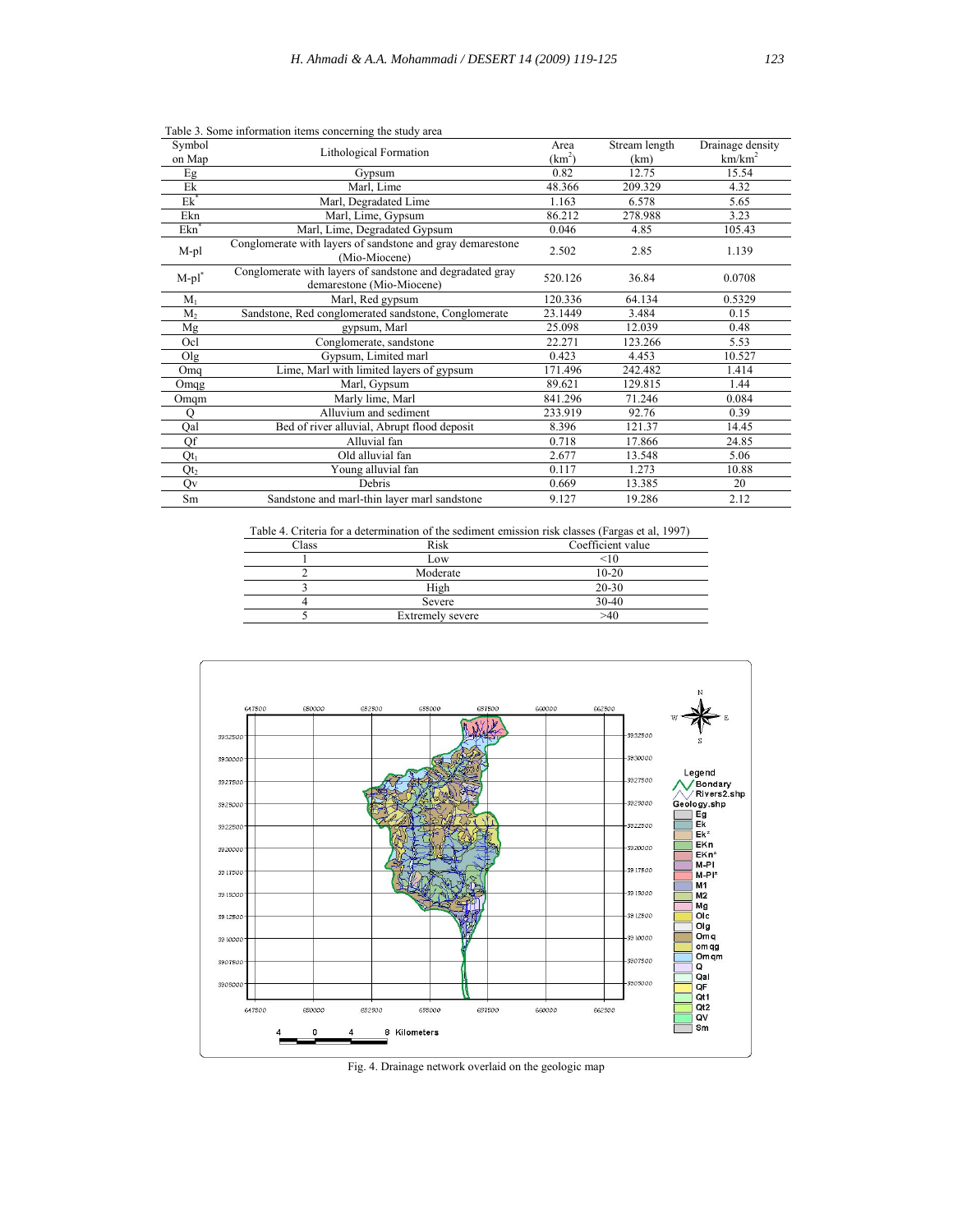

Fig. 5. Sediment emission risk map of the study area

## **4. Discussion**

 Erosion and sediment phenomena emanate from two factors of erodibility and erosivity which in general, are regarded in the developed method as in as in Table1 (drainage density) for erosivity and Table 2 (resistance of material) for erodibility factor.

 According to this methodology, which is based on two base maps of topographic channel and geology - resistance of material, one can conclude the applicability of the method. With regard to this fact, this method was to be used for an initial study and recognition. But the simplicity may not provide a proper response in some areas. For instance, a presentation of more detailed rocks in connection with Table 2 of the paper would be recommended for more analytical details. In this table consolidated sand stones, can be detailed into sand stone with Glauconitic, Lime, Pelitic and Silicone cements and also as regards schematic ranges in Table 2 they could be divided into further subdivisions.

# **5. Conclusions**

 From such basic terrain information as drainage network characteristics and lithology, it is possible to identify, at regional or reconnaissance level, the areas of high risk of sediment emission (Fargas et al., 1997). This information can be used to make decisions concerning environmental management, such soil conservational plans (biological or constructural work) in different sections of a catchment area, make economic plans and determine location of new reservoir(s), etc. One limitation of this model is the use of few terrain variables, but it can at the same time be a privilege because some countries are not in possession of sufficient data. However, it is open to employ other terrain characteristics like vegetation, landform, slope, etc. in order to improve the predicted results. The application of the methodology can be easily implemented in a GIS environment to automate the preparing of the sediment emission risk map (Fargas et al.,1997), which is one of the advantages of the method and as well the method could be considered for initial research in identification of critical sediment source(s) and finally give a helping hand to a more proper management of the environment.

#### **References**

- Del Val, J., 1989. Factors de erosion, Investigation y Cienciam num. 152, pp 72-81.
- Fargas, D., Martinez,J.A & Poch. R.M., 1997. Identification of Critical Sediment Source Area At Regional Level, Journal of Physics & Chemistry of the earth, 22(3-4):355-359
- Horton, R.E., 1945, Erosional development of steams and their drainage basins; Hydrolophysical approach to quantitative morphology. Bulletin of the Geological Society of America, LVI, pp. 275-370
- Martines Casanovas, J.A., 1994. Hydrographic information abstraction for erosion modeling at regional level. A database perspective in a GIS